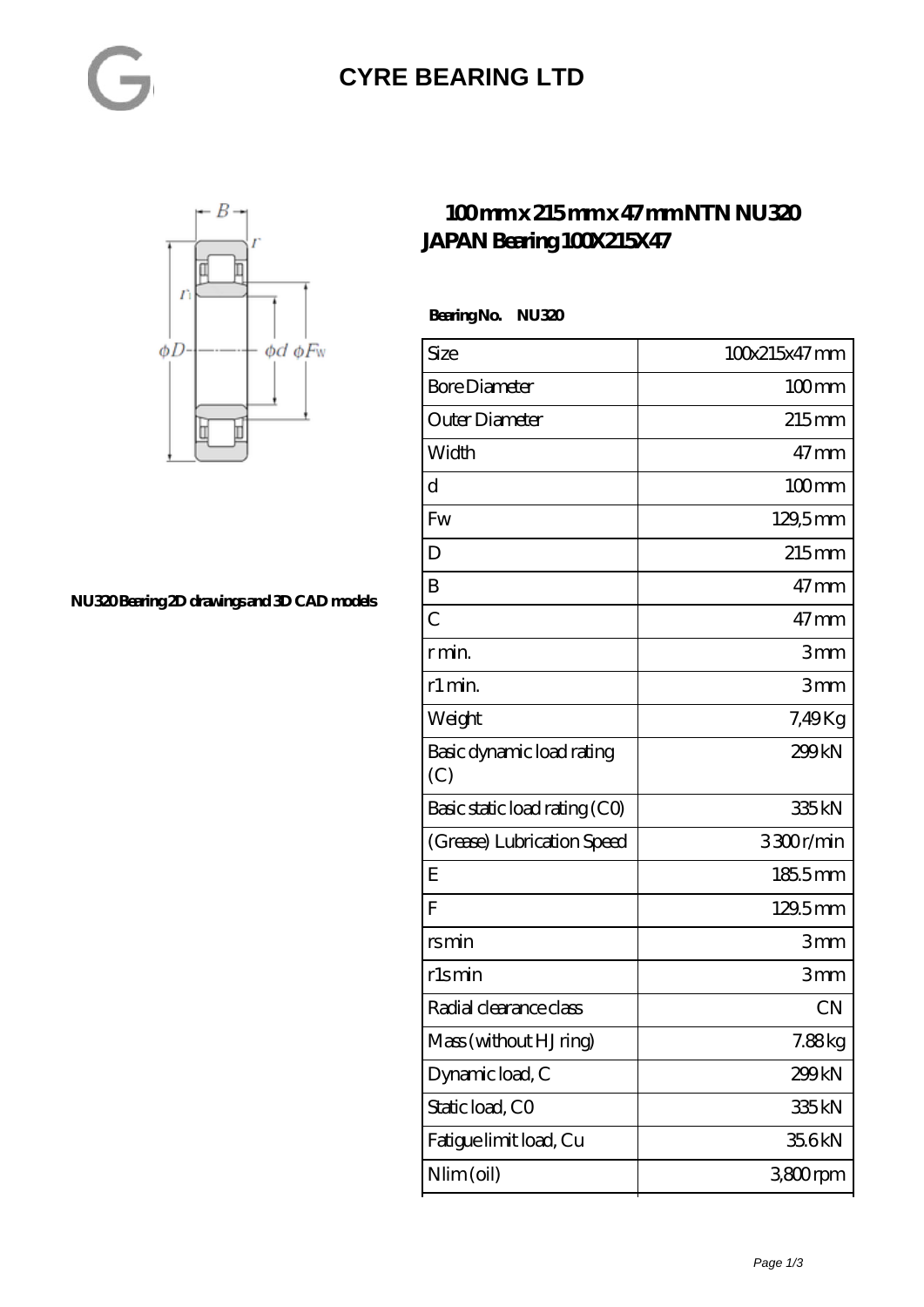### **[CYRE BEARING LTD](https://kxt-bearing.com)**

| Nlim (grease)                                    | 3300rpm                |
|--------------------------------------------------|------------------------|
| Min operating temperature,<br>Tmin               | $-40^\circ$ C          |
| Max operating temperature,<br>Tmax               | $120^\circ$ C          |
| Characteristic cage<br>frequency, FTF            | $041$ Hz               |
| Characteristic rolling<br>element frequency, BSF | 545Hz                  |
| Characteristic outer ring<br>frequency, BPFO     | 534Hz                  |
| Characteristic inner ring<br>frequency, BPFI     | $7.66$ Hz              |
| damin                                            | 113mm                  |
| da max                                           | $125 \,\mathrm{mm}$    |
| dbmin                                            | $132 \,\mathrm{mm}$    |
| Damax                                            | $202 \text{mm}$        |
| ramax                                            | 25mm                   |
| rlamax                                           | 25mm                   |
| Category                                         | Roller Bearings        |
| Inventory                                        | Q0                     |
| Manufacturer Name                                | <b>NTN</b>             |
| Minimum Buy Quantity                             | N/A                    |
| Weight/Kilogram                                  | 7.377                  |
| Product Group                                    | <b>BO4144</b>          |
| bore diameter:                                   | $100$ mm               |
| precision rating                                 | ISO Class <sub>O</sub> |
| outside diameter:                                | $215$ mm               |
| maximum rpm:                                     | 3800rpm                |
| overall width:                                   | $47 \text{mm}$         |
| bearing material:                                | Hardened Alloy Steel   |
| flanges:                                         | (2) Outer Ring         |
| cage material:                                   | Pressed Steel          |
| bore type:                                       | Straight               |
|                                                  |                        |